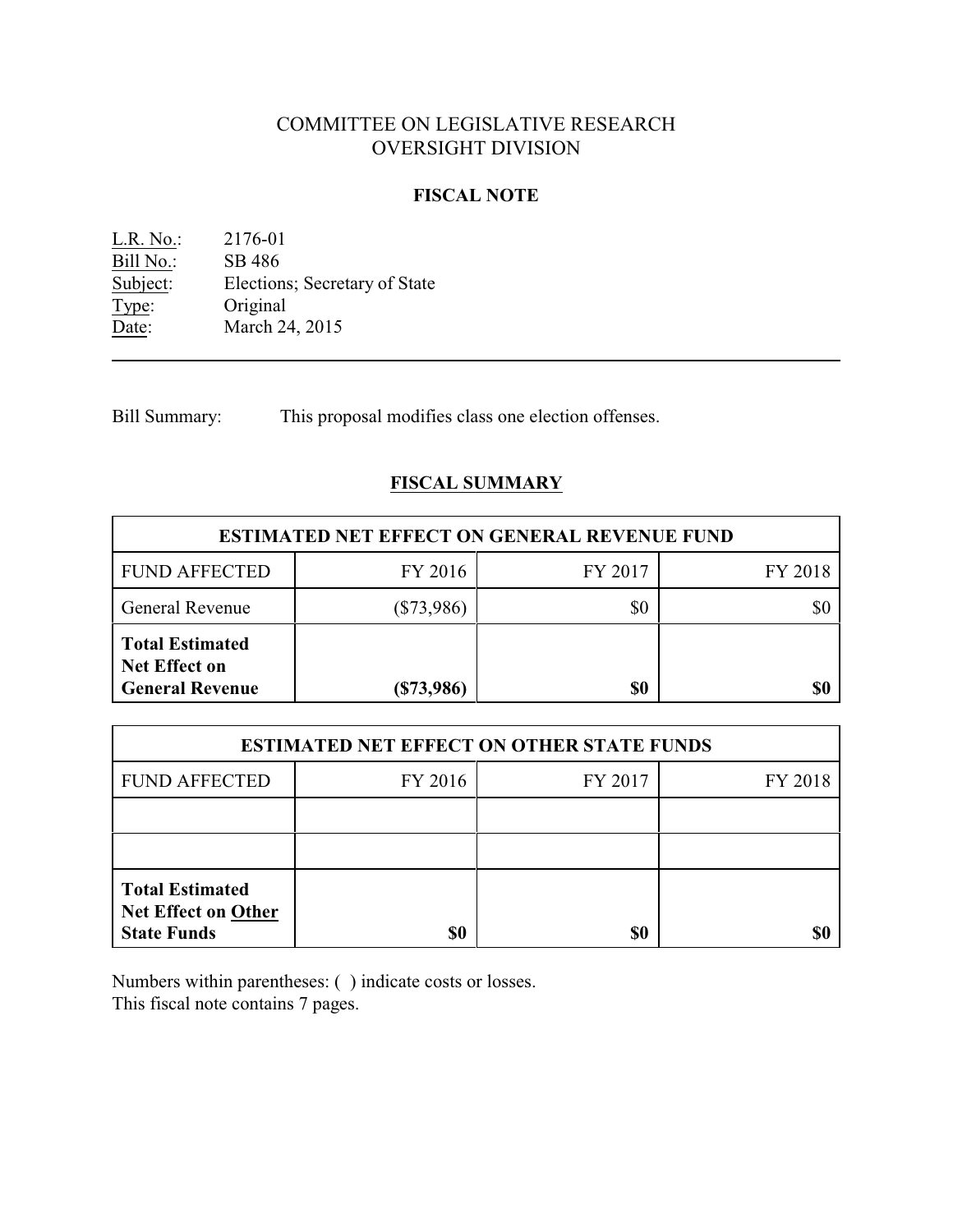L.R. No. 2176-01 Bill No. SB 486 Page 2 of 7 March 24, 2015

| <b>ESTIMATED NET EFFECT ON FEDERAL FUNDS</b>                               |         |         |         |  |  |  |
|----------------------------------------------------------------------------|---------|---------|---------|--|--|--|
| <b>FUND AFFECTED</b>                                                       | FY 2016 | FY 2017 | FY 2018 |  |  |  |
|                                                                            |         |         |         |  |  |  |
|                                                                            |         |         |         |  |  |  |
| <b>Total Estimated</b><br><b>Net Effect on All</b><br><b>Federal Funds</b> | \$0     | \$0     |         |  |  |  |

| <b>ESTIMATED NET EFFECT ON FULL TIME EQUIVALENT (FTE)</b>    |         |         |         |  |  |  |  |
|--------------------------------------------------------------|---------|---------|---------|--|--|--|--|
| <b>FUND AFFECTED</b>                                         | FY 2016 | FY 2017 | FY 2018 |  |  |  |  |
|                                                              |         |         |         |  |  |  |  |
|                                                              |         |         |         |  |  |  |  |
| <b>Total Estimated</b><br><b>Net Effect on</b><br><b>FTE</b> |         |         |         |  |  |  |  |

 $\Box$  Estimated Net Effect (expenditures or reduced revenues) expected to exceed \$100,000 in any of the three fiscal years after implementation of the act.

| <b>ESTIMATED NET EFFECT ON LOCAL FUNDS</b> |         |         |         |  |  |  |
|--------------------------------------------|---------|---------|---------|--|--|--|
| FUND AFFECTED                              | FY 2016 | FY 2017 | FY 2018 |  |  |  |
| Local Government                           | \$0     | \$0     | \$0     |  |  |  |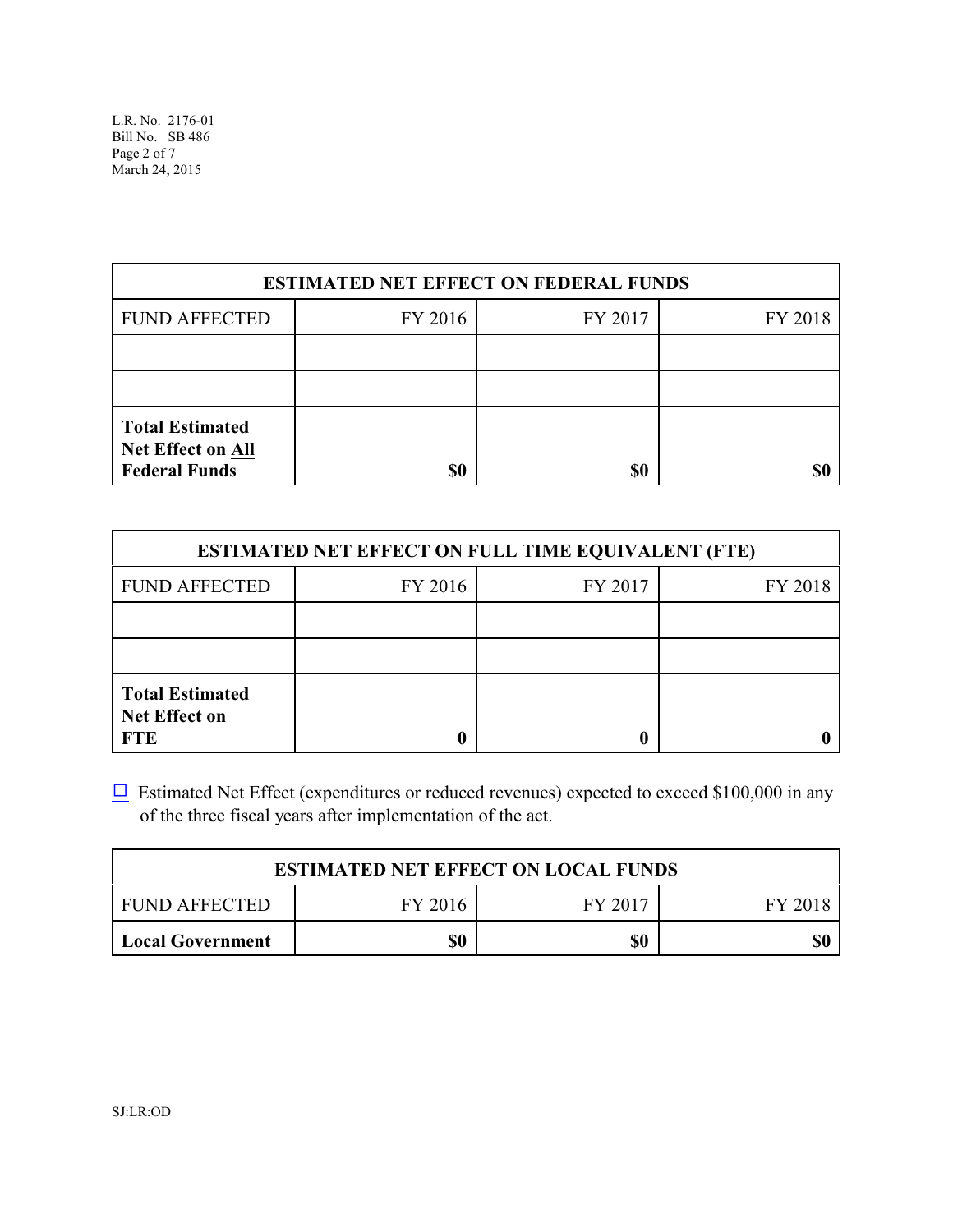L.R. No. 2176-01 Bill No. SB 486 Page 3 of 7 March 24, 2015

## **FISCAL ANALYSIS**

## ASSUMPTION

Officials at the **Office of the Secretary of State (SOS)** assume this proposal changes the language on the voter registration application by increasing the term of imprisonment to fifteen (from five) years and removing the monetary fine. The estimated cost for reprinting voter registration applications is \$73,286.

- NCOA Voter Registration Applications \$20,000
- CODE 2 Voter Registration Applications for Social Services \$39,000 for 800,000 cards to replace current stock
- PC Voter Registration Applications \$7,143 for 100,000 cards will need double printing to replace cards at each local election authority: \$14,286

The estimated cost for mailing voter registration applications to local election authorities ranges from \$8 - \$14 per case (2000 cards per case). Some local election authorities may only need 500, while others may need 20,000 applications. Using the postage range per case, the estimated total is \$400 - \$700 in shipping costs to distribute 100,000 voter registration applications to the local election authorities; however, the cost will vary based upon the shipping destination and number of cards requested.

The cost for replacing the current stock of voter registration applications and mailing said applications to local election authorities will occur in FY 16 and the total estimated cost is \$73,986.

Officials at the **Department of Corrections (DOC)** assume this proposal would modify class one election offenses. §115.631 is duplicated to account for felony class changes effective Jan. 1, 2017. The second copy of §115.631 presented in this bill modifies the existing statute effective until Dec. 31, 2016, while the first copy modifies the provisions that are set to become effective Jan. 1, 2017.

The first change, identical in both copies of the section is to specify that election offenses are punishable by fine and/or imprisonment not more than seven years, increased from the current five years maximum imprisonment. Additionally, persons found guilty will not be granted suspended sentence and must serve at least 30 days incarceration before parole or probation eligibility. Exceptions are added for subdivisions 1 and 17 of this section.

§115.631(1) addresses false information provided to election officials and is modified twice accounting for new felony classes. The current penalty will be changed from class C to B, and as of Jan. 1, 2017 will change the newly effective section from class D to class C. The net effect

SJ:LR:OD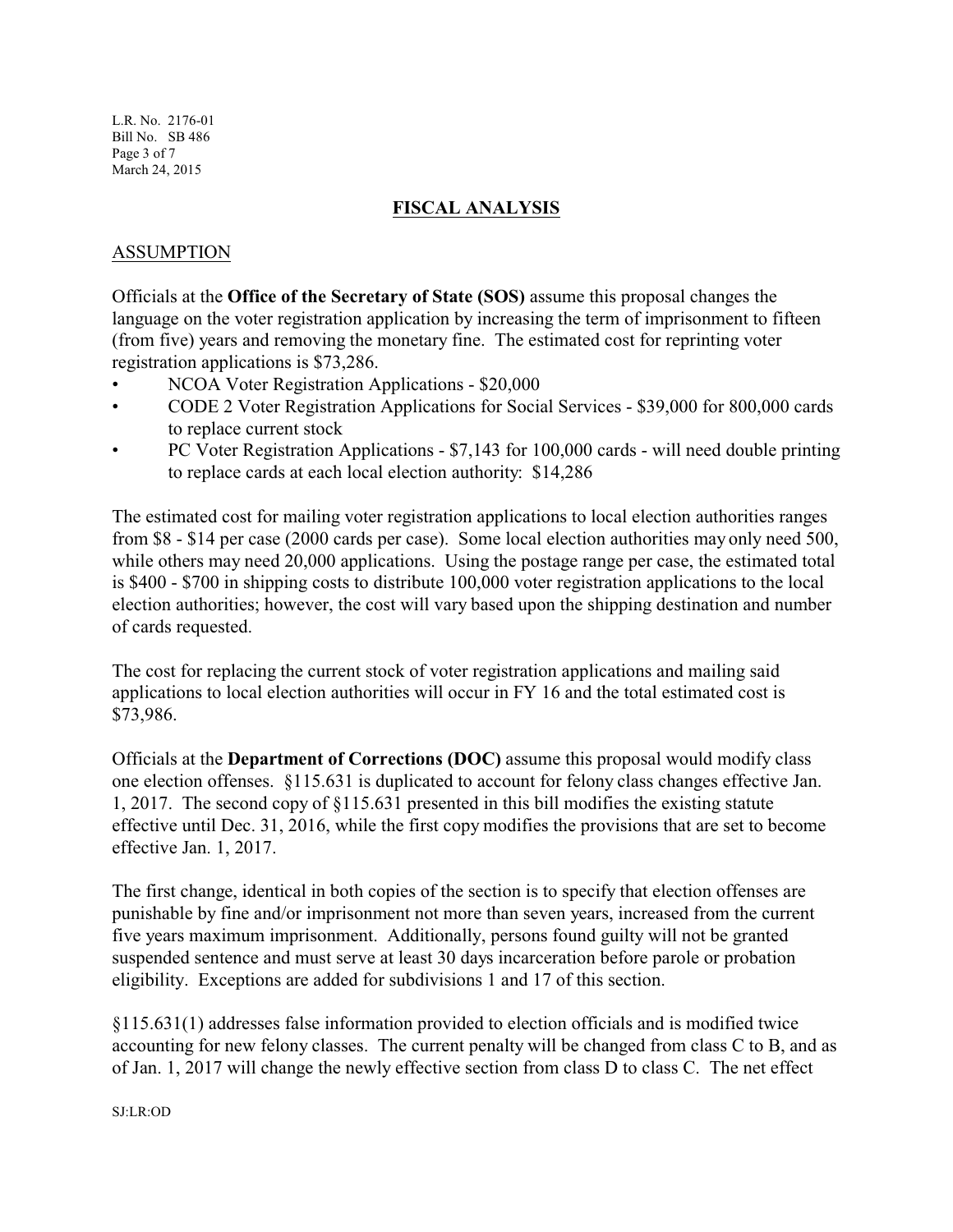L.R. No. 2176-01 Bill No. SB 486 Page 4 of 7 March 24, 2015

## ASSUMPTION (continued)

would be penalty enhancement from current class C  $(1-7 \text{ yrs})$  to class B  $(5-10 \text{ yrs})$  for approximately one year, changing to new class C (3-10 years) effective Jan. 1, 2017.

§115.631(17) refers to registering as a voter when not legally entitled to, or falsely registering as another individual. The current section provides only for the general election offense penalty of fine and/or imprisonment up to 5 years. The proposed bill would first specifically add a class B felony provision which would then become a class C (new system) as of Jan. 1, 2017. The net effect is to add a new class B/C felony provision to this section.

Prior data indicate there have been 3 incarcerations with an average 4 year sentence (2006 present), and 14 probations with an average 3 year sentence (1996 - present). Under this bill, all felony class provisions encompass the historical 4 year average sentences so that average sentence will not likely change. Likewise, changes specifically to §115.631(1) serve to shift language to the new felony class system and would not affect number of incarcerations. However, removal of initial probation eligibility for unclassified election offenses and the addition of a new class felony in §115.631(17) may lead to one additional incarceration for each case. Based on prior incarceration and probation sentences under this section, sentencing would follow past trends of 4 years, with 1 year incarceration and 3 years parole. The cumulative effect on DOC could be an increase of 2 incarcerations and 6 field supervisions.

The FY14 average cost of supervision is \$6.72 per offender per day or an annual cost of \$2,453 per offender. The DOC cost of incarceration is \$16.725 per day or an annual cost of \$6,105 per offender.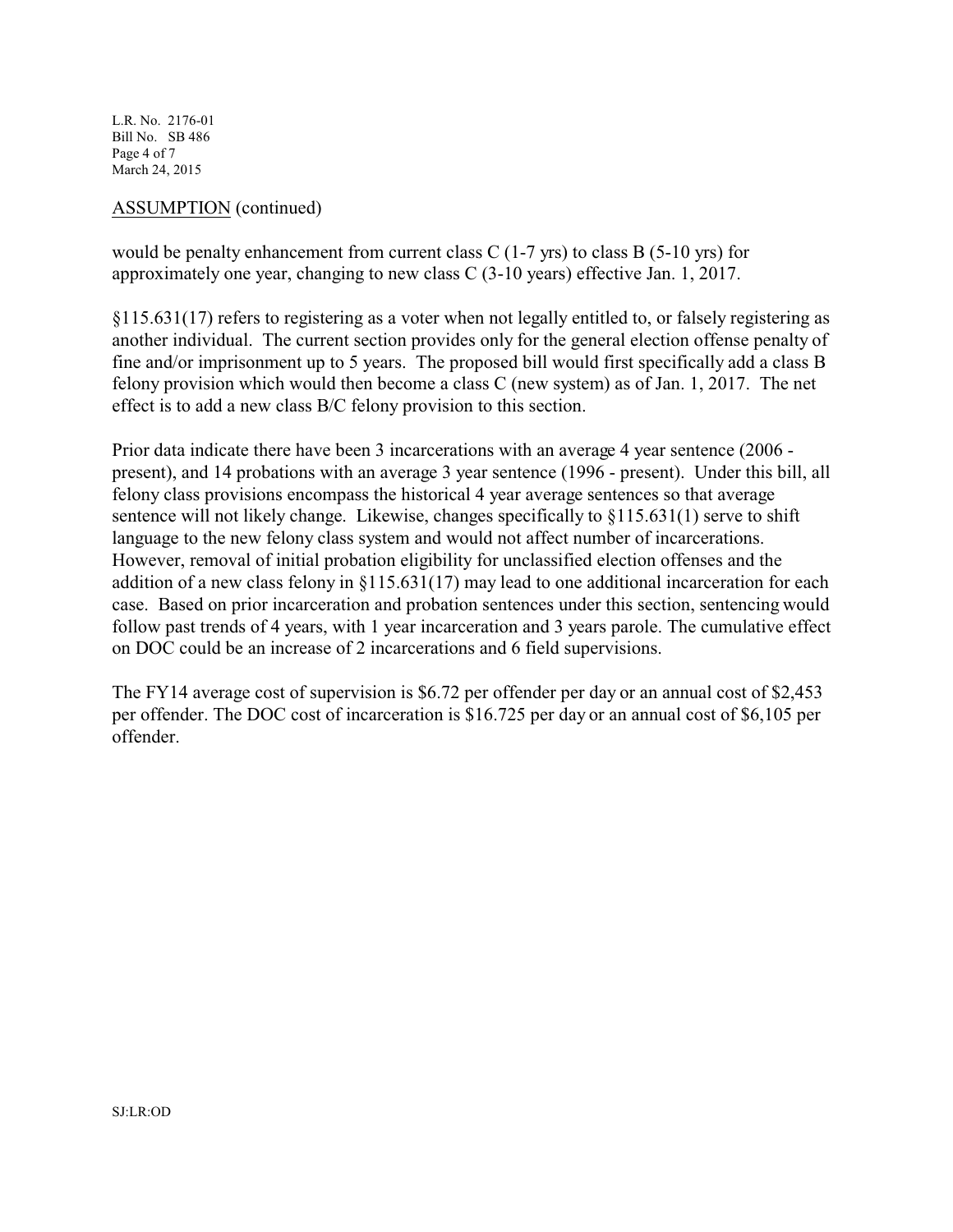L.R. No. 2176-01 Bill No. SB 486 Page 5 of 7 March 24, 2015

| <b>ASSUMPTION</b> (continued) |  |
|-------------------------------|--|
|-------------------------------|--|

|                   | # to<br><b>Prison</b> | Cost per<br>year | <b>Total</b><br>Cost<br>Prison | $#$ to<br>Probation | Cost per<br>year | <b>Total Cost of</b><br>Probation | <b>Grand Total</b><br><b>Prison and</b><br>Probation |
|-------------------|-----------------------|------------------|--------------------------------|---------------------|------------------|-----------------------------------|------------------------------------------------------|
| Year 1            | 2                     | \$6,105          | \$12,210                       | $\overline{0}$      | \$2,453          | \$0                               | \$10,175                                             |
| Year 2            | $\overline{2}$        | \$6,105          | \$12,210                       | $\overline{2}$      | \$2,453          | \$4,906                           | \$17,458                                             |
| Year 3            | $\overline{2}$        | \$6,105          | \$12,210                       | $\overline{4}$      | \$2,453          | \$9,812                           | \$22,912                                             |
| Year 4            | $\overline{2}$        | \$6,105          | \$12,210                       | 6                   | \$2,454          | \$14,724                          | \$28,583                                             |
| Year 5            | $\overline{2}$        | \$6,105          | \$12,210                       | 6                   | \$2,455          | \$14,730                          | \$29,161                                             |
| Year 6            | $\overline{2}$        | \$6,105          | \$12,210                       | 6                   | \$2,456          | \$14,736                          | \$29,751                                             |
| Year 7            | $\overline{2}$        | \$6,105          | \$12,210                       | 6                   | \$2,457          | \$14,742                          | \$30,352                                             |
| Year <sub>8</sub> | $\overline{2}$        | \$6,105          | \$12,210                       | 6                   | \$2,458          | \$14,748                          | \$30,966                                             |
| Year 9            | $\overline{2}$        | \$6,105          | \$12,210                       | 6                   | \$2,459          | \$14,754                          | \$31,593                                             |
| Year 10           | $\overline{2}$        | \$6,105          | \$12,210                       | 6                   | \$2,460          | \$14,760                          | \$32,232                                             |

**Oversight** assumes that the incarceration of two offenders and supervision of six offenders would create a minimal fiscal impact and DOC could absorb the costs with existing resources.

Officials at the **Office of the Attorney General** assume any potential costs arising from this proposal can be absorbed with existing resources.

Officials at the **Lincoln County Clerk's Office**, the **Office of State Courts Administrator**, the **Jackson County Board of Election Commission**, the **Office of Prosecution Services**, the **Office of the State Public Defender**, the **St. Louis County Board of Election Commission**, and the **Platte County Board of Election Commission** each assume no fiscal impact to their respective organizations.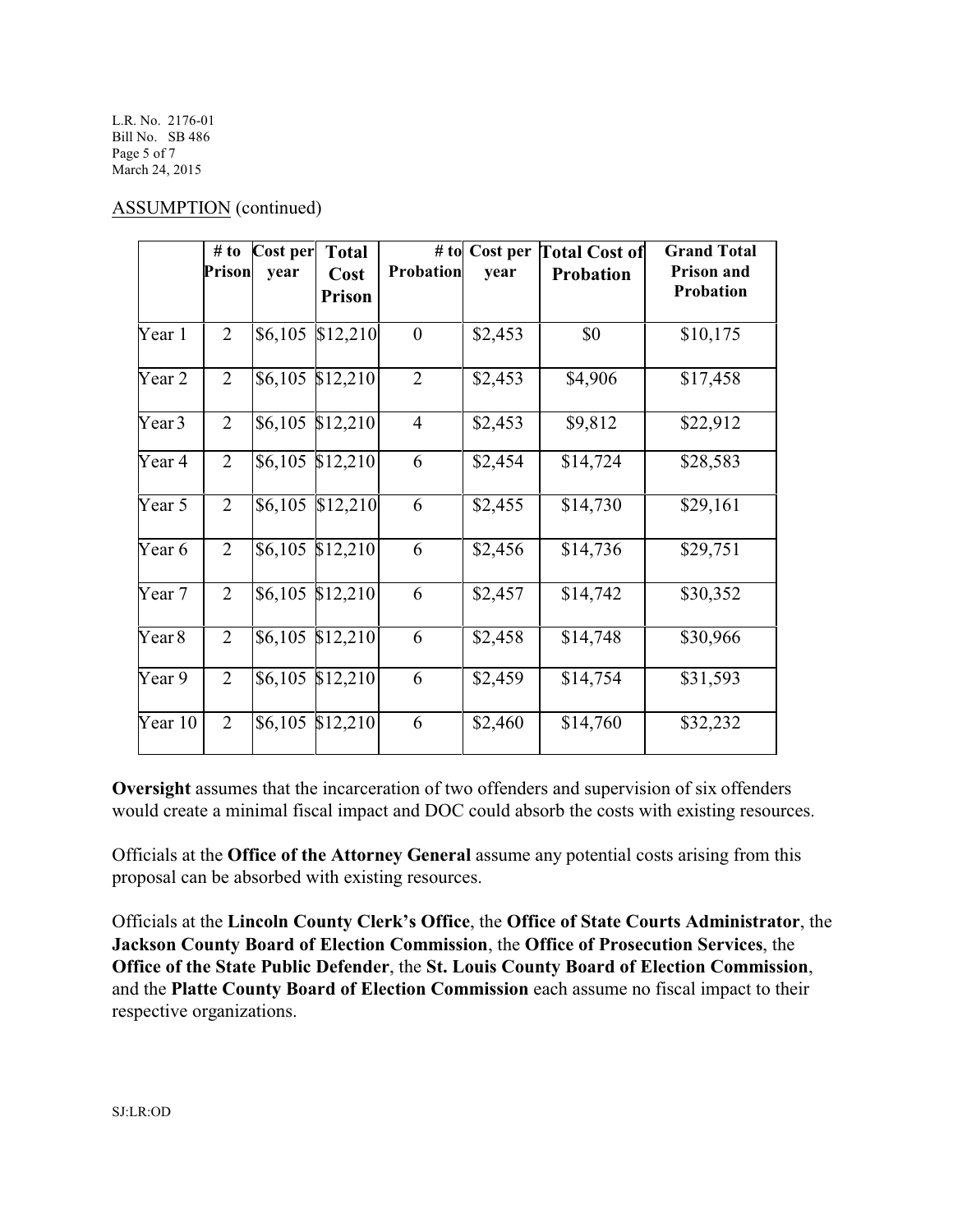L.R. No. 2176-01 Bill No. SB 486 Page 6 of 7 March 24, 2015

| FISCAL IMPACT - State Government                                                   | FY 2016                       | FY 2017    | FY 2018    |
|------------------------------------------------------------------------------------|-------------------------------|------------|------------|
| <b>GENERAL REVENUE</b>                                                             | $(10 \text{ Mo.})$            |            |            |
| Cost - SOS - replacement of current voter<br>registration applications and postage | $(\$73,986)$                  | \$0        | \$0        |
| <b>ESTIMATED NET EFFECT ON</b><br><b>GENERAL REVENUE</b>                           | $(\$73,986)$                  | <u>\$0</u> | <u>\$0</u> |
| FISCAL IMPACT - Local Government                                                   | FY 2016<br>$(10 \text{ Mo.})$ | FY 2017    | FY 2018    |
|                                                                                    | <u>\$0</u>                    | <u>\$0</u> | <u>\$0</u> |

## FISCAL IMPACT - Small Business

No direct fiscal impact to small businesses would be expected as a result of this proposal.

#### FISCAL DESCRIPTION

Under current law the crime of registering to vote knowing that one is not legally entitled to register or registering in the name of another carries a fine of between \$2,500 and \$10,000 and a term of imprisonment of not more than 5 years. This act imposes a term of up to 15 years with no monetary penalty, which is a Class B felony until December 31, 2016 and a Class C felony beginning January 1, 2017.

Under current law, class one election offenses carry a prison term of not more than 5 years. This act increases the term to 7 years.

Class one election offense offenders shall not be granted a suspended imposition of sentence; be eligible for probation or parole until serving a minimum of 30 days in prison; or act as an election judge, a challenger or a watcher.

This legislation is not federally mandated, would not duplicate any other program and would not require additional capital improvements or rental space.